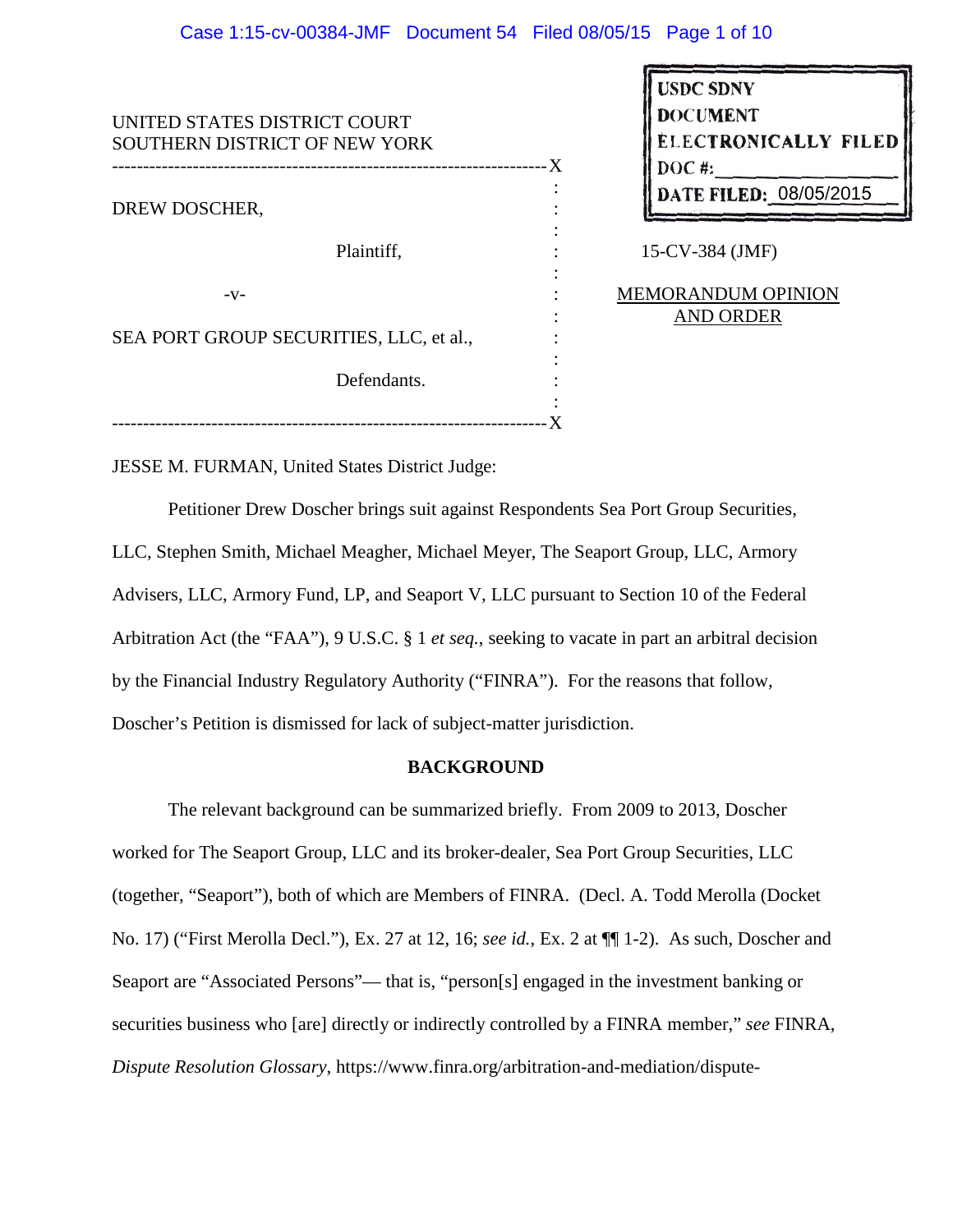### Case 1:15-cv-00384-JMF Document 54 Filed 08/05/15 Page 2 of 10

resolution-glossary — and disputes between them are therefore subject to mandatory arbitration under FINRA's rules, *see* FINRA Rule 13200, *available at* http://finra.complinet.com/en/ display/display\_main.html?rbid=2403&element\_id=4203.

In June 2013, after he severed ties with Seaport, Doscher commenced an arbitration against Seaport and the individual Respondents, who owned or worked at Seaport. (Resp'ts' Resp. Pet'r's Statement Material Facts (Docket No. 39) ("Resp'ts' 56.1 Statement") ¶ 1; First Merolla Decl., Ex. 2). In his initial statement of claim, Doscher alleged, among other things, breach of contract, retaliatory discharge, and unjust enrichment. (First Merolla Decl., Ex. 2 at 16-17, 19). Thereafter, Doscher filed an amended statement adding a claim for securities fraud under Section 10(b) of the Securities Exchange Act of 1934, 15 U.S.C. § 78a *et seq*., and Securities and Exchange Commission ("SEC") Rule 10b-5, 17 C.F.R. § 240.10b-5. (Resp'ts' 56.1 Statement ¶ 4; First Merolla Decl., Ex. 5 at 21-22). Doscher sought damages in excess of \$15 million. (First Merolla Decl., Ex. 1 at 2). On October 22, 2014, the arbitral panel ruled in his favor, but awarded him only \$2,289,774, as well as a commission on a potential trade should it eventually settle. (*Id.* at 3). Thereafter, Doscher commenced this case by filing a petition to vacate in part the arbitration award pursuant to Section 10 of the FAA. (Pet. To Vacate and Modify Arbitration Award (Docket No. 1) ("Petition")).<sup>1</sup>

 In his Petition, Doscher argues that the arbitration should be vacated in part for two reasons. First, Doscher contends that the arbitration should be vacated pursuant to Section 10(a)(3) of the FAA because the arbitrators "refused to insure [*sic*] that relevant documentary

 $\overline{a}$ 

<sup>1</sup> In addition, Doscher has filed suit in New York State Supreme Court alleging a violation of Section 487 of New York's Judiciary Law. (Resp'ts' Opp'n Pet. To Vacate & Modify In Part FINRA Arbitration Award & Supp. Confirming Award (Docket No. 35) ("Resp'ts' Mem.") 13; Pet'r's Reply Mem. Law Supp. Pet. To Vacate & Modify Arbitration Award (Docket No. 41) ("Pet'r's Reply Mem.") 6 n.3).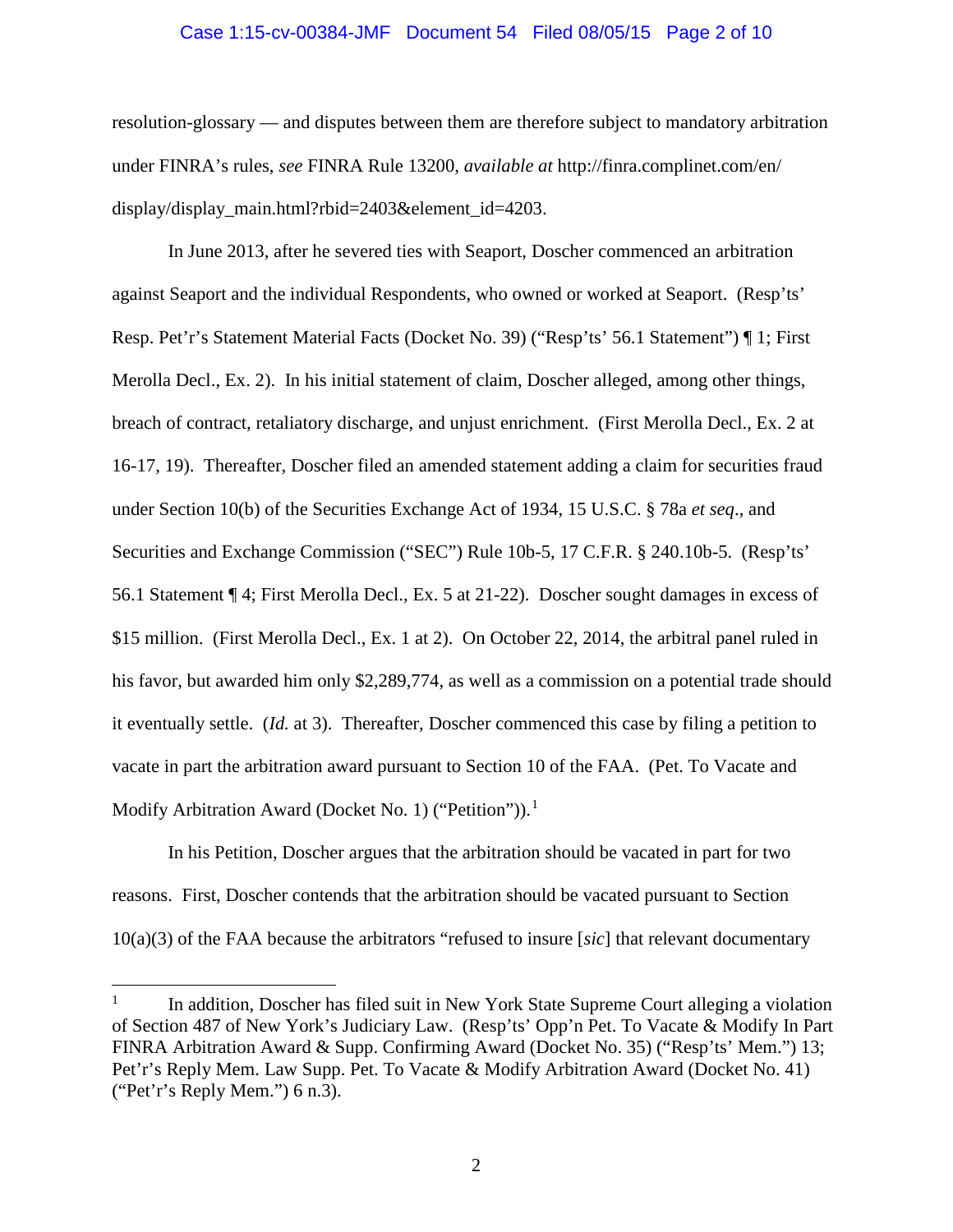### Case 1:15-cv-00384-JMF Document 54 Filed 08/05/15 Page 3 of 10

evidence in the possession, custody, and control of the Respondents and their counsel were fully and timely made available to him." (Pet'r's Mem. Law Supp. Pet. To Vacate & Modify Arbitration Award (Docket No. 32) ("Pet'r's Mem.") 6; *see also id.* at 16-17). Additionally (but relatedly), Doscher asserts that "the arbitrators acted in 'manifest disregard' of the law" specifically, FINRA Rule 13505, which requires parties to "cooperate to the fullest extent practicable in the exchange of documents and information to expedite the arbitration." (*Id.* at 6; *see also id.* at 23).

### **SUBJECT-MATTER JURISDICTION**

The Court begins, as it must, with the issue of subject-matter jurisdiction. *See Steel Co.*  v. Citizens for a Better Env't, 523 U.S. 83, 94 (1998).<sup>2</sup> As noted, Doscher brings his Petition pursuant to Section 10 of the FAA. The FAA, however, is "something of an anomaly in the realm of federal legislation: It bestows no federal jurisdiction but rather requires for access to a federal forum an independent jurisdictional basis over the parties' dispute." *Vaden v. Discover Bank*, 556 U.S. 49, 59 (2009) (internal quotation marks omitted). In other words, "federal question jurisdiction does not arise simply because a petitioner brings a claim under . . . the FAA." *Greenberg v. Bear, Stearns & Co.*, 220 F.3d 22, 25 (2d Cir. 2000). Instead, a district court must have "an independent jurisdictional basis" to entertain a petition to vacate an arbitration. *Hall St. Assocs., LLC v. Mattel, Inc.*, 552 U.S. 576, 582 (2008). Here, because the

 $\overline{a}$ 

<sup>2</sup> In his reply memorandum, Doscher contends that the Court should ignore Respondents' argument that the Court lacks subject-matter jurisdiction on the ground that their memorandum violates the Court's page-length limitations by incorporating an earlier filing in this case by reference. (Pet'r's Reply Mem. 3 n.2 (citing *Flaherty v. Filardi*, No. 03-CV-2167 (LTS) (HBP), 2009 WL 749570, at \*20 (S.D.N.Y. Mar. 20, 2009)). Whether Respondents' submissions comply with the Court's rules or not, however, the Court has an independent obligation to examine whether it has subject-matter jurisdiction. *See, e.g.*, *Goldman, Sachs & Co. v. Golden Empire Sch. Fin. Auth.*, 764 F.3d 210, 213 (2d Cir. 2014).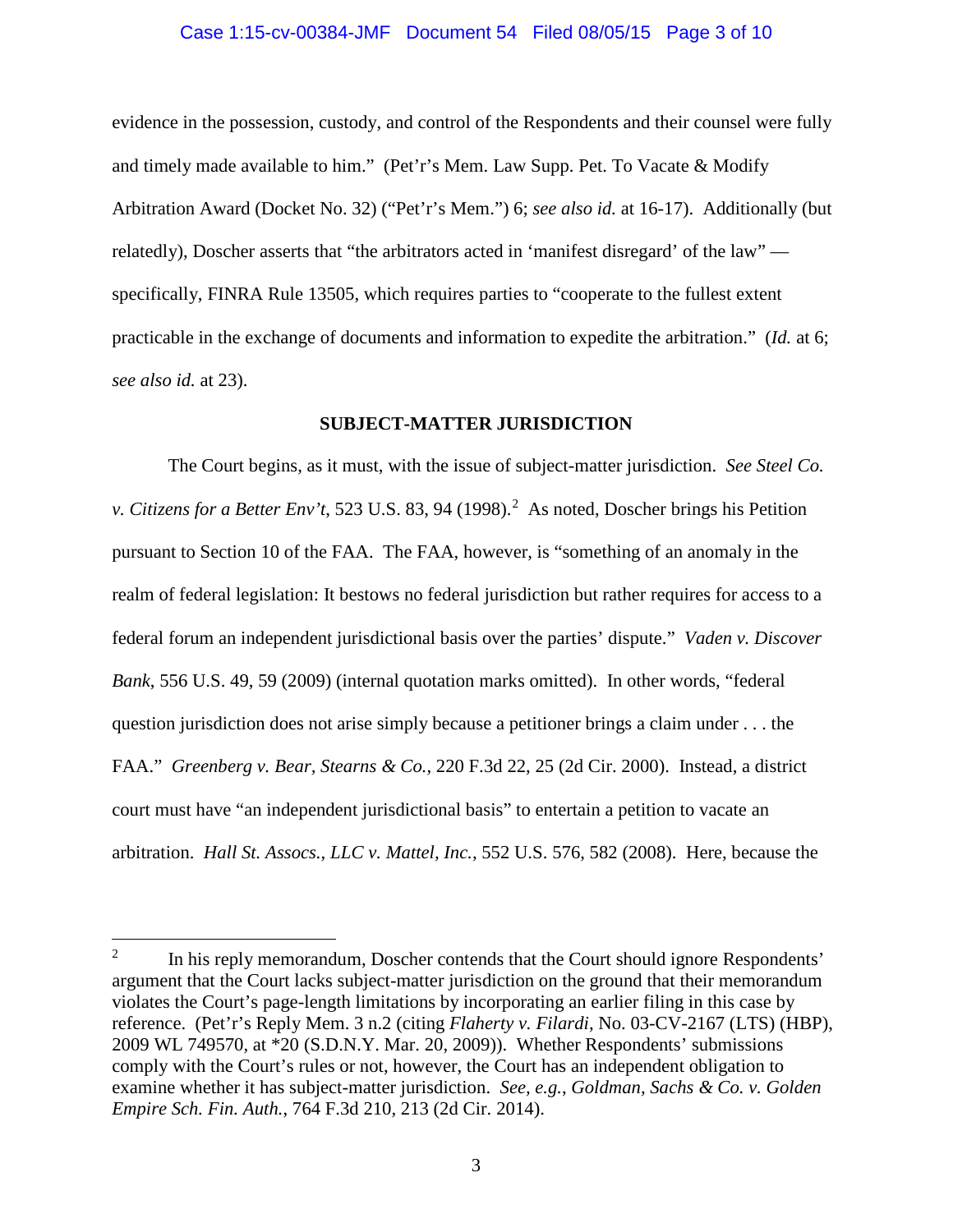# Case 1:15-cv-00384-JMF Document 54 Filed 08/05/15 Page 4 of 10

parties are not diverse (*see* First Merolla Decl., Ex. 2 ¶¶ 1-10), the only conceivable basis for jurisdiction — and the only basis proffered by Doscher (Petition  $\P$  16; Pet'r's Mem. 12-13) — is Title 28, United States Code, Section 1331, which grants the Court jurisdiction over "all civil actions arising under the Constitution, laws, or treaties of the United States." In particular, Doscher contends that that the Court has jurisdiction both because he alleges that the arbitral panel violated the FINRA Rules and those Rules "are substantive federal law" and because he pursued claims under federal law — namely, the Securities Exchange Act and federal regulations — in the underlying arbitration. (Pet'r's Mem. 12-13).

The first contention — that the arbitral panel's alleged disregard or violation of FINRA Rules gives rise to federal-question jurisdiction — is easily rejected. As many courts have held with respect to petitions to vacate arbitration awards from FINRA or its predecessor organization, the National Association of Securities Dealers ("NASD"), allegations that an arbitration panel "manifestly disregarded" FINRA or NASD Rules "do not constitute a valid claim for manifest disregard of federal law." *Goldman v. Citigroup Global Markets Inc.*, No. 12- CV-4469 (ABB), 2015 WL 2377962, at \*4 (E.D. Pa. May 19, 2015); *see Ford v. Hamilton Invs., Inc.*, 29 F.3d 255, 259 (6th Cir. 1994); *Intervest Intern. Equities Corp. v. Aberlich*, No. 12-CV-13750 (DPH), 2013 WL 1316997, at \*4 (E.D. Mich. Mar. 29, 2013); *Dreyfus Serv. Corp. v. Gold*, No. 02-CV-9415 (LAK), 2002 WL 31802347, at \*1 (S.D.N.Y. Dec. 12, 2002); *Appl. of Prudential Sec. Inc.*, 795 F. Supp. 657, 659 (S.D.N.Y. 1992); *see also Apollo Property Partners, LLC v. Newedge Fin., Inc.*, 08-CV-1803 (EW), 2009 WL 778108, at \*2 & n.14 (S.D. Tex. Mar. 20, 2009) ("As many courts have held, a breach of NASD rules is simply a breach of a private association's rules, although that association is one which is closely related to the SEC, and therefore does not present a question which arises under the laws of the United States." (internal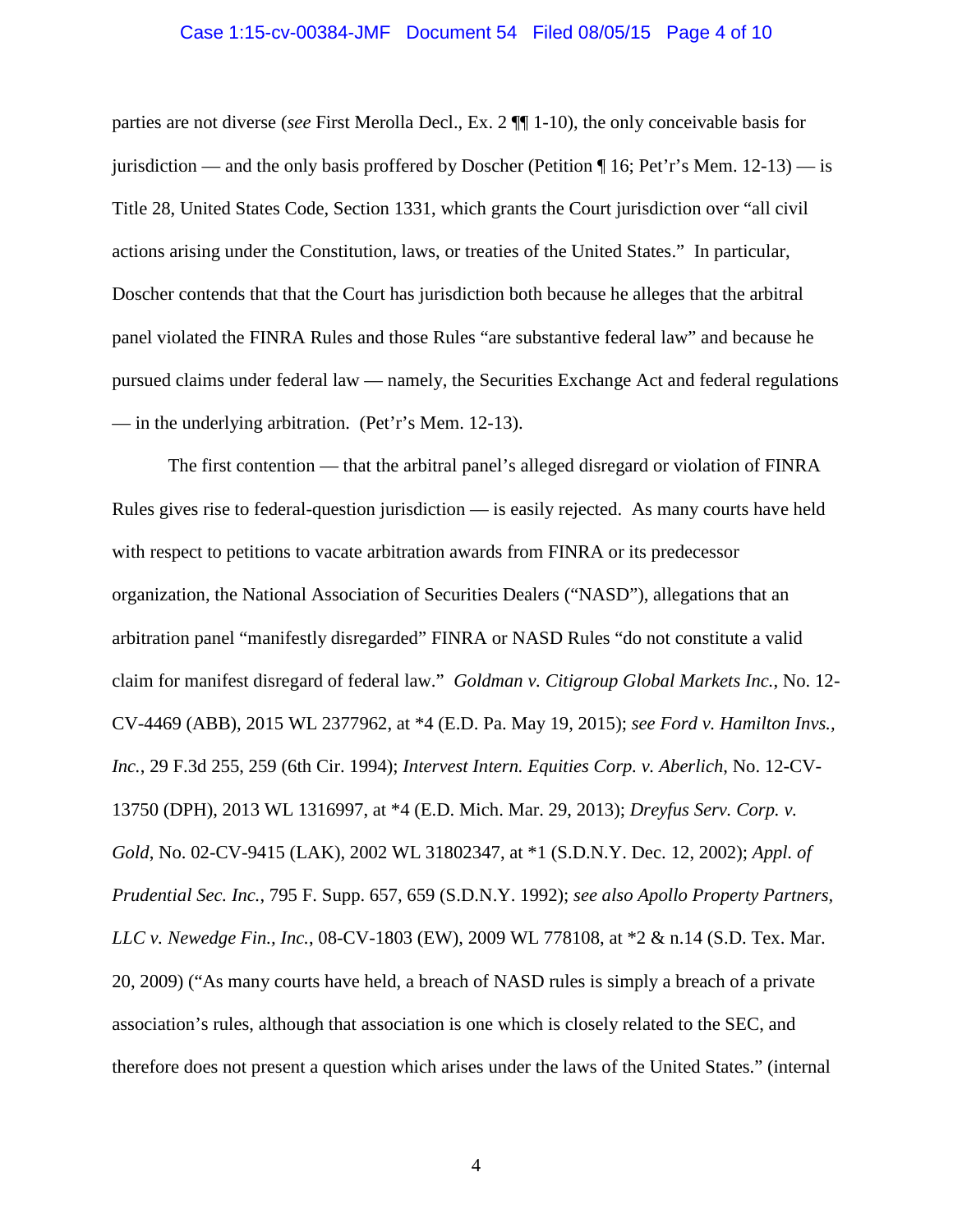# Case 1:15-cv-00384-JMF Document 54 Filed 08/05/15 Page 5 of 10

quotation marks omitted) (citing cases)). As those courts have explained, FINRA's rules "are established and enforced by a private association," so they "do not give rise to federal question jurisdiction." *Prudential*, 795 F. Supp. at 659. Accordingly, Doscher's claim that the arbitral panel violated or disregarded FINRA Rules does not constitute a federal question for purposes of Section 1331.

Doscher's alternative argument for subject-matter jurisdiction — based on the fact that he pursued claims under the Exchange Act and SEC Regulations in the underlying arbitration — is also easily rejected, as it is squarely foreclosed by the Second Circuit's decision in *Greenberg*. In that case, the petitioner sought to vacate an arbitration award that had dismissed his federal securities fraud claims against a clearing broker. On appeal, the Second Circuit held that, in determining whether there is jurisdiction over a petition to vacate an arbitration award brought pursuant to Section 10 of the FAA, a court may not "look through" the petition to the claims in the underlying arbitration. *See* 220 F.3d at 25-26. The Court cited *Westmoreland Capital Corp. v. Findlay*, 100 F.3d 263 (2d Cir. 1996), in which it had ruled that there is no subject-matter jurisdiction over a petition to compel arbitration under Section 4 of the FAA "'merely because the underlying claim raises a federal question.'" *Id.* at 26 (quoting *Westmoreland*, 100 F.3d at 268). "The holding in *Westmoreland*," the Court explained, "logically extends to motions to vacate an arbitration award under § 10 of FAA. . . . Accordingly, the fact that the arbitration concerns issues of federal law does not, standing alone, confer subject matter jurisdiction on a federal district court to review the arbitral award." *Id.*

In arguing otherwise (Pet'r's Mem. 12-13; Pet.'s Reply Mem. 3 n.2), Doscher relies exclusively on the Supreme Court's 2009 decision in *Vaden*, which held that, with respect to petitions to compel arbitration under Section 4 of the FAA, federal courts may in fact "'look

5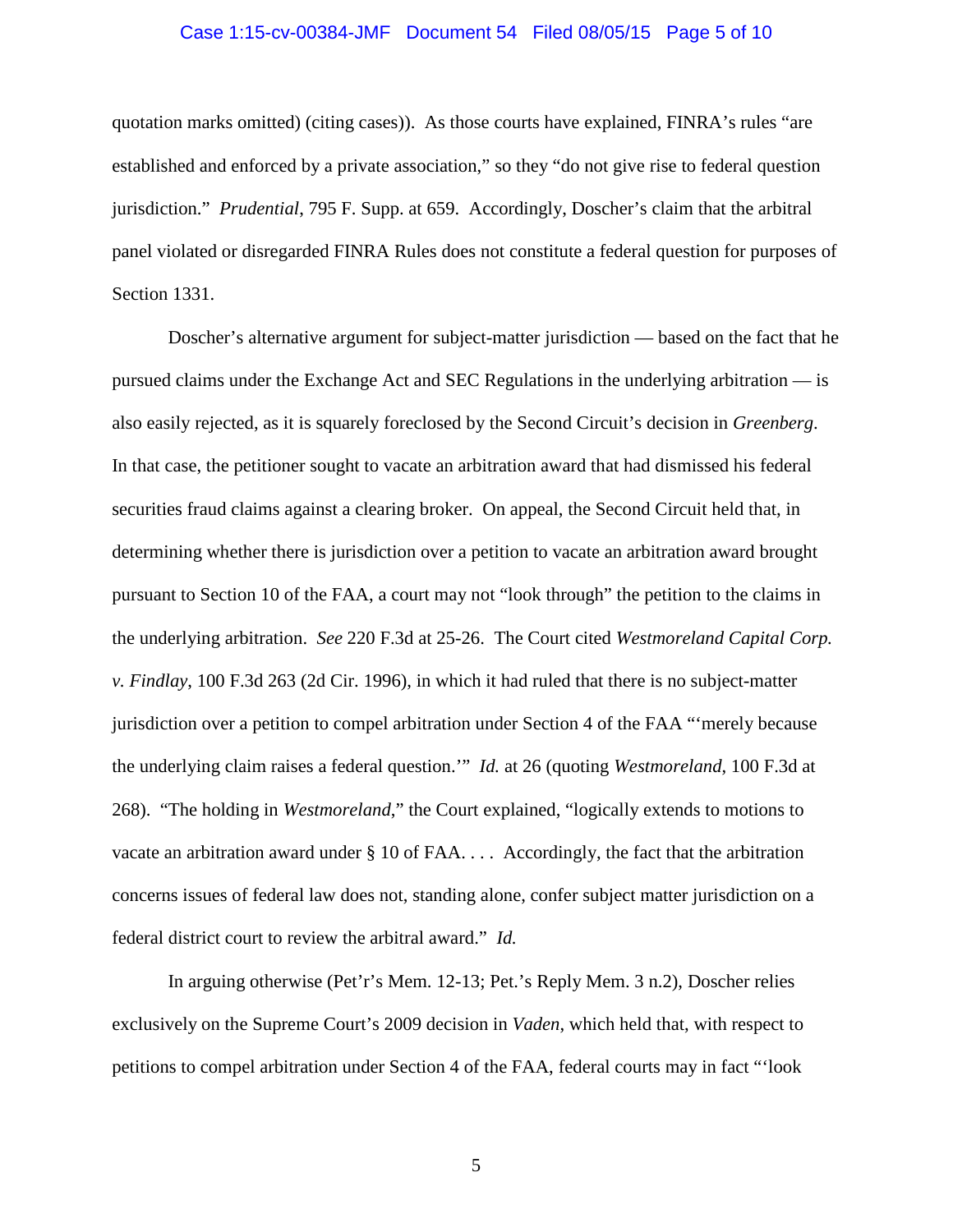# Case 1:15-cv-00384-JMF Document 54 Filed 08/05/15 Page 6 of 10

through' [the] petition to determine whether it is predicated on an action that 'arises under' federal law." 556 U.S. at 62. In fairness, *Vaden* does raise doubts about the validity of *Greenberg*. After all, *Vaden* abrograted the Second Circuit's decision in *Westmoreland*, *see id.*  at 57, and, as noted, the holding in *Westmoreland* was the basis — indeed, arguably the primary basis — for the Court's conclusion in *Greenberg*. 3 This Court, however, must follow *Greenberg* unless and until it is overruled in a precedential opinion by the Second Circuit itself or "unless a subsequent decision of the Supreme Court so undermines it that it will almost inevitably be overruled by the Second Circuit." *United States v. Emmenegger*, 329 F. Supp. 2d 416, 429  $(S.D.N.Y. 2004).$ <sup>4</sup> Thus, "[t]he precise question for this Court . . . is not whether, by its own analysis," *Vaden*'s reasoning supports a finding that a federal court may "look through" a petition to vacate under Section 10 of the FAA to determine if there is federal-question

<sup>&</sup>lt;sup>3</sup> Moreover, in *Westmoreland*, the Court observed that allowing a court to "look through" a petition to compel under Section 4, but not a petition to vacate under Section 10, "would truly be 'bizarre,' because '[t]he interest of the federal court in determining whether the arbitration award was entered in manifest disregard of the federal law . . . would seem to be far greater than the federal interest in seeing that the claims could be arbitrated.'" 100 F.3d at 268 (quoting *Drexel Burnham Lambert, Inc. v. Valenzuela Bock*, 696 F.Supp. 957, 963 (S.D.N.Y. 1988)). Other courts, however, have taken a different view, reasoning that it is not "necessarily anomalous for Congress to have intended that federal courts take jurisdiction for purposes of a motion to compel where the underlying dispute is federal, but not take jurisdiction on a parallel motion to vacate. The primary purpose of the Arbitration Act was to reverse the centuries of judicial hostility to arbitration agreements, by placing arbitration agreements upon the same footing as other contracts. The central federal interest was enforcement of agreements to arbitrate, not review of arbitration decisions." *Minor v. Prudential Sec., Inc.*, 94 F.3d 1103, 1106-07 (7th Cir. 1996) (internal citations and quotation marks omitted).

<sup>4</sup> In *Bittner v. RBC Capital Markets*, 331 F. App'x 869, 871 (2d Cir. 2009) (summary order), the Second Circuit "assum[ed], *arguendo*," that *Vaden* authorized a district court to "look through" a petition to vacate. More recently, in *Giusti v. Morgan Stanley Smith Barney, LLC*, 581 F. App'x 34, 35 (2d Cir. 2014) (summary order), the Court stated, quoting *Vaden* but otherwise without analysis, that "[f]ederal courts may 'look through' a petition to vacate an arbitration award to assess whether, 'save for the arbitration agreement,' the court would have jurisdiction over 'the substantive controversy between the parties.'" Since *Vaden*, the Second Circuit does not appear to have addressed the issue in a precedential opinion, let alone *en banc*.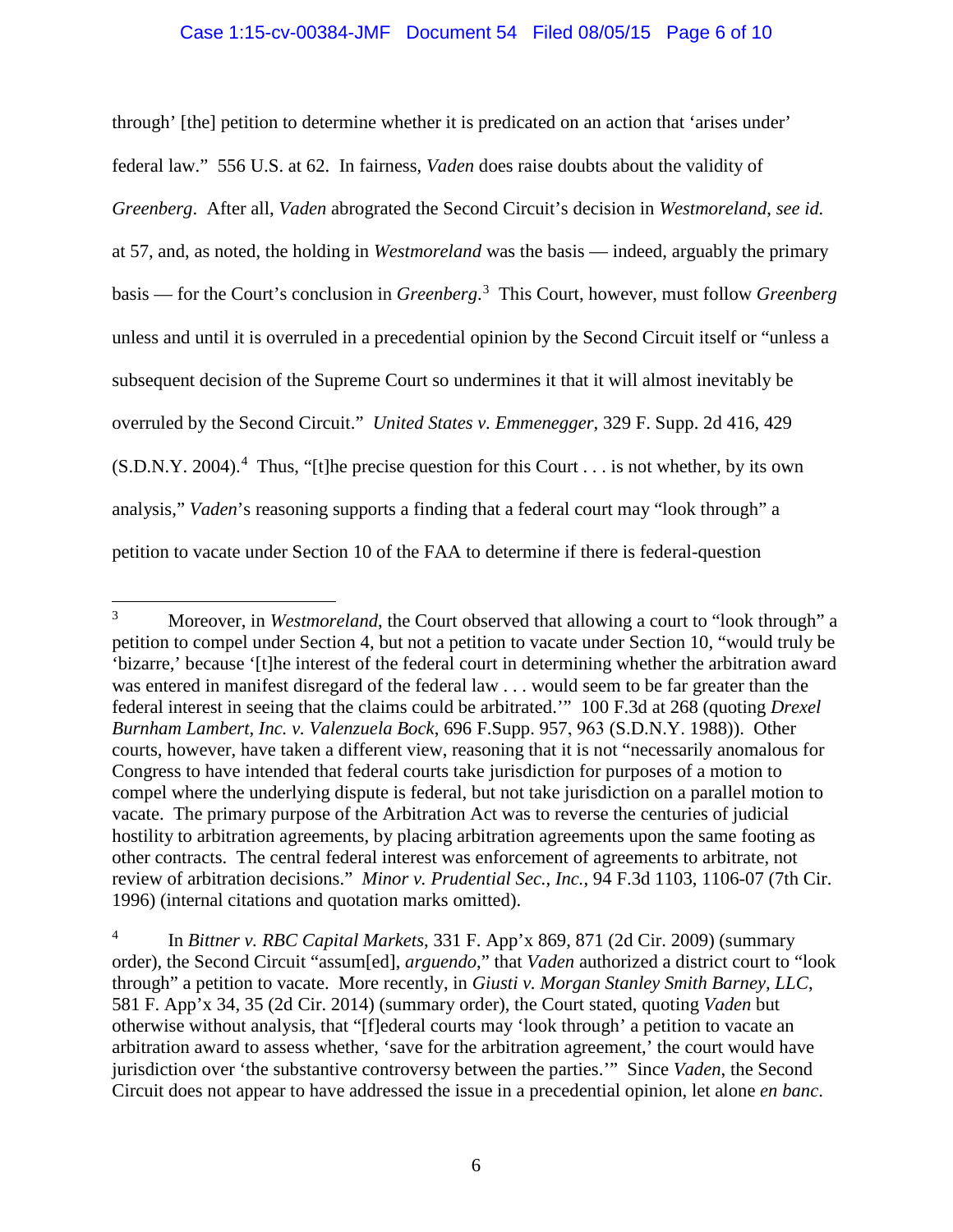# Case 1:15-cv-00384-JMF Document 54 Filed 08/05/15 Page 7 of 10

jurisdiction. *Id.* Instead, "it is whether [*Vaden*] so conclusively supports that finding that the Second Circuit or the Supreme Court is all but certain to overrule [*Greenberg*]." *Id.*; *see also Monsanto v. United States*, 348 F.3d 345, 351 (2d Cir. 2003) (noting that district courts and the Second Circuit itself are "required to follow" a Second Circuit decision, even if it is in "tension" with subsequent Supreme Court precedent, "unless and until that case is reconsidered by [the Second Circuit] sitting in banc (or its equivalent) or is rejected by a later Supreme Court decision"); *United States v. Wong*, 40 F.3d 1347, 1373 (2d Cir. 1994) ("[U]ntil the Supreme Court rules otherwise, the district court would be obliged to follow our precedent, even if that precedent might be overturned in the near future.").

The Court cannot say that, in light of *Vaden*, "the Second Circuit or the Supreme Court is all but certain to overrule" *Greenberg*. *Emmenegger*, 329 F. Supp. 2d at 429. The Supreme Court's holding in *Vaden* was based primarily on the text of Section 4, which provides that a party may petition to compel arbitration in "any United States district court which, save for [the arbitration] agreement, would have jurisdiction under title 28 . . . of the subject matter of a suit arising out of the controversy between the parties." 9 U.S.C. § 4; *see* 556 U.S. at 62 ("The text of § 4 drives our conclusion that a federal court should determine its jurisdiction by 'looking through' a § 4 petition to the parties' underlying substantive controversy. . . . The phrase 'save for [the arbitration] agreement' indicates that the district court should assume the absence of the arbitration agreement and determine whether it 'would have jurisdiction under title 28' without it."). Section 10 of the FAA, however, does not include the critical phrase "save for [the arbitration] agreement" or anything similar. In light of that textual difference, some courts had held, even before *Vaden*, that while federal courts could perhaps "look through" a petition to compel under Section 4 in determining jurisdiction, they could not do so with respect to a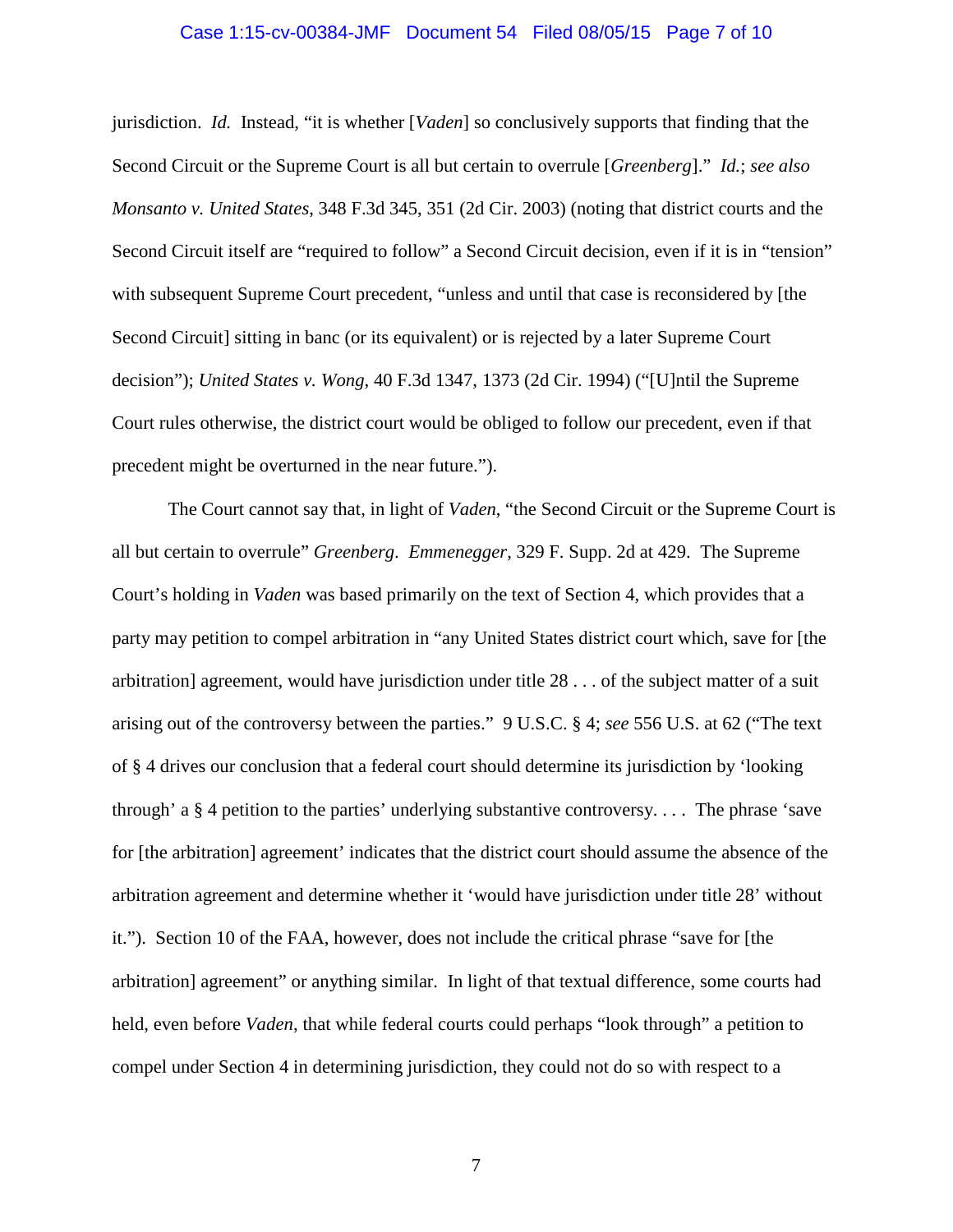# Case 1:15-cv-00384-JMF Document 54 Filed 08/05/15 Page 8 of 10

petition to vacate under Section 10. *See, e.g.*, *Minor*, 94 F.3d at 1106-07; *see also Kasap v. Folger Nolan Fleming & Douglas, Inc.*, 166 F.3d 1243, 1246-47 (D.C. Cir. 1999) (assuming, *arguendo*, that the "save for" language in Section 4 permitted a court to assert jurisdiction over a petition to compel based on a federal question presented in the underlying dispute, but concluding that the absence of equivalent language in Section 10 precluded a court from looking to the underlying dispute to establish jurisdiction over a petition to vacate).

Even more significant, several courts have reached that same conclusion in the wake of *Vaden*, reasoning that the Supreme Court's decision "rested on language specific to § 4 that does not appear in . . . [§] 10." *Royal Bank Am. v. Kirkpatrick*, Nos. 11-CV-1058, 11-CV-1112 (TJS), 2011 WL 4528349, at \*3 n.5 (E.D. Pa. Sept. 30, 2011); *see, e.g.*, *Goldman*, 2015 WL 2377962, at \*3 & n.7 (applying *Greenberg*); *Crews v. S & S Serv. Ctr. Inc.*, 848 F. Supp. 2d 595, 599-600 (E.D. Va. 2012) (declining to "apply the 'look through' test to § 10, because the 'unique jurisdictional language' of § 4 that gave rise to the test is absent in § 10"); *Sonic Auto., Inc. v. Price*, No. 10-CV-382 (RLV), 2011 WL 3564884, at \*8 (W.D.N.C. Aug. 12, 2011) (applying *Greenberg*); *see also Trustees of Local Union No. 580 of Int'l Ass'n of Bridge, Structural, Ornamental & Reinforcing Iron Workers Employee Ben. Funds v. Gen. Fence Corp.*, No. 13- CV-6006 (SJF) (WDW), 2014 WL 1800428, at \*11 (E.D.N.Y. May 5, 2014) ("[T]he lookthrough doctrine is, at this time, limited to petitions to compel arbitration under FAA § 4 and *Greenberg*'s reasoning is still applicable outside that context."). Thus, while it is certainly fair to say that "a question exists as to whether the *Greenberg* jurisdictional reasoning is in fact abrogated by *Vaden*," *Gen. Fence Corp.*, 2014 WL 1800428, at \*11, the Court cannot say that the Supreme Court's decision in *Vaden* renders the holding of *Greenberg* "untenable," *Emmenegger*, 329 F. Supp. 2d at 436. It follows that the Court is bound by *Greenberg* and may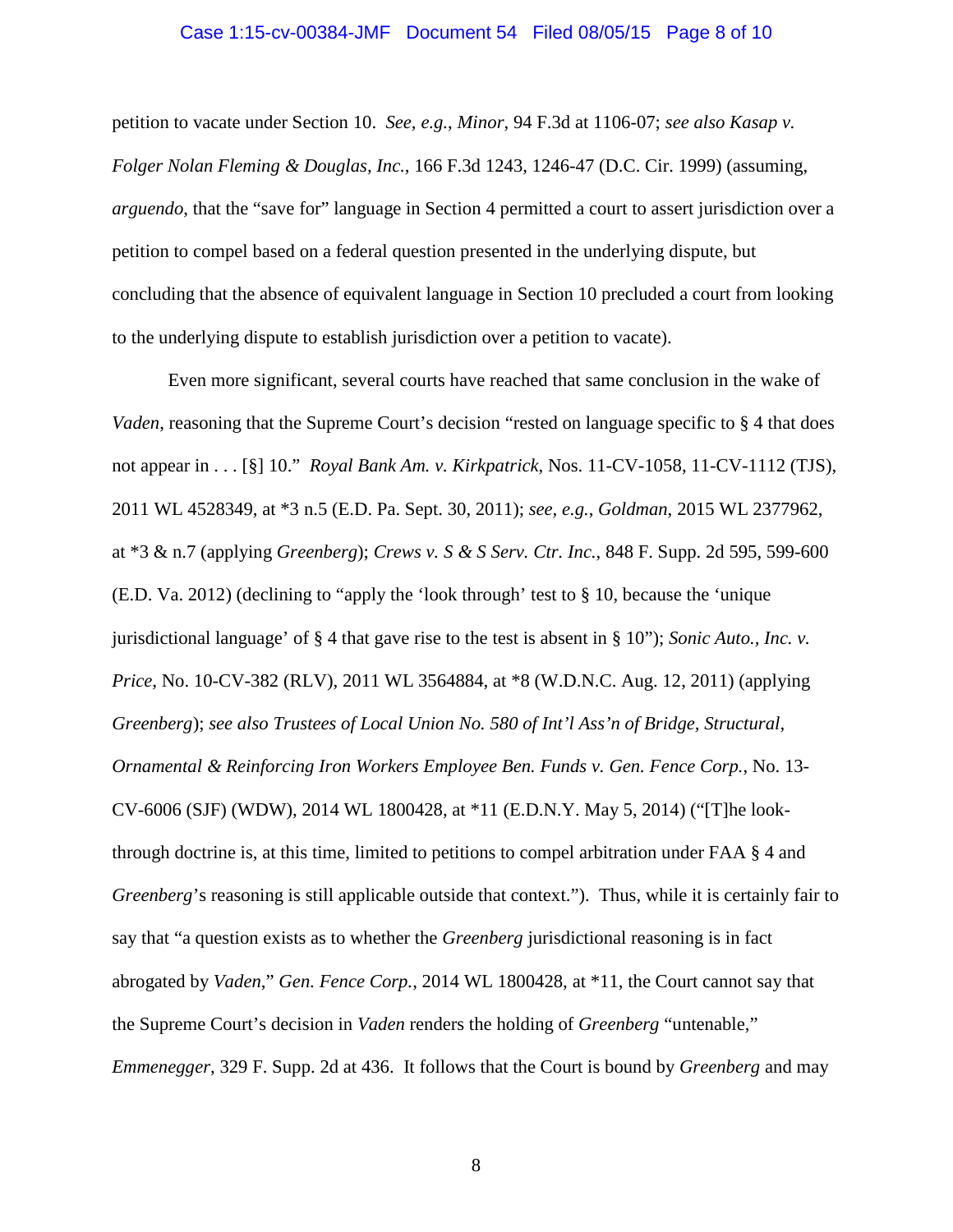### Case 1:15-cv-00384-JMF Document 54 Filed 08/05/15 Page 9 of 10

not assert jurisdiction based on Doscher's claims in the underlying arbitration. Accordingly, the Petition must be and is dismissed for lack of subject-matter jurisdiction.<sup>5</sup>

## **THE PARTIES' REQUESTS TO FILE DOCUMENTS UNDER SEAL**

Finally, the Court turns to the parties' requests to file certain documents under seal or in redacted form. Given the Court's conclusion that it does not have jurisdiction over this case, it did not consider the merits of the parties' disputes and therefore did not consider the documents at issue. "In light of the fact that the Court did not need to consider those submissions, the right of public access does not call for disclosure." *Ross v. AXA Equitable Life Ins. Co.*, — F. Supp. 3d —, No. 14-CV-2904 (JMF), 2015 WL 4461654, at \*11 n.3 (S.D.N.Y. July 21, 2015); *accord In re General Motors LLC Ignition Switch Litig.*, Nos. 14-MD-2543 (JMF), 14-MC-2543 (JMF), 2015 WL 4522778, at \*7 (S.D.N.Y. July 24, 2015); *see also, e.g.*, *Lugosch v. Pyramid Co. of Onondaga*, 435 F.3d 110, 119 (2d Cir. 2006) (noting that "the mere filing of a paper or document with the court is insufficient to render that paper a judicial document subject to the right of public access" and that "the item filed must be relevant to the performance of the judicial function and useful in the judicial process" (internal quotation marks omitted)). Accordingly, the parties' requests to file certain documents under seal or in redacted form are granted. Within **one week**, the parties shall file with the Court's Sealed Records office unredacted versions of any documents for which redacted copies are available on the docket. By the same date, any

 $\overline{a}$ 

<sup>5</sup> In their memorandum, Respondents invited the Court, in the event it concluded that there was jurisdiction over Doscher's petition, to issue an order confirming the arbitration award under Section 9 of the FAA. (Resp'ts' Mem. 25). Given that the Court has determined that it lacks jurisdiction, Respondents' request is arguably moot. In any event, Respondents make no effort to establish that the Court would have subject-matter jurisdiction over a stand-alone petition to confirm under Section 9, which also lacks Section 4's "unique jurisdictional hook." *Crews*, 848 F. Supp. 2d at 600. Accordingly, the Court declines Respondents' invitation.